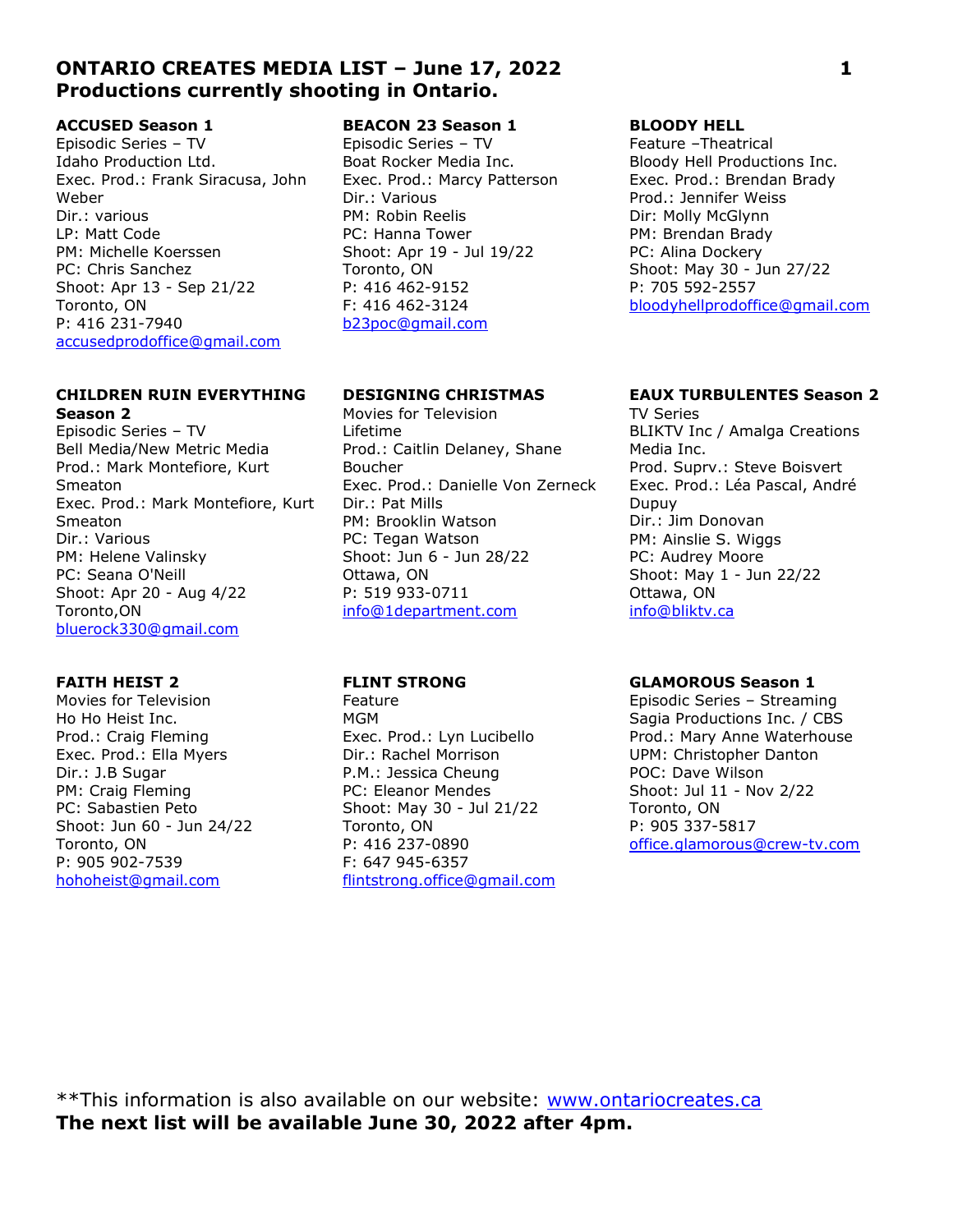# ONTARIO CREATES MEDIA LIST – June 17, 2022 2 Productions currently shooting in Ontario.

### GRAY Season 1

Episodic Series – Television The Gray Hat Productions Inc. Prod.: Prod. Teresa Ho Exec. Prod.: John McLaughlin Dir.: Ruba Nadda PM: Judy Chui PC: Jillian Sabean Shoot: Jun 8 - Aug 26/22 Mississauga, ON P: 905 855-8029 grayproductionoffice@gmail.com

### LILY & ISAAC Season 2

Episodic Series – TV CBS Prod.: Frank Siracusa, John Weber, Andrea Raffaghello Exec. Prod.: Frank Siracusa, John Weber Dir.: various PM: Jill Ordowich PC: Alexandra MacKenzie Shoot: Feb 1 - Jun 30/22 Toronto, ON P: 647 484-8440 snw2office@gmail.com

## OAKVILLE Season 5

Episodic Series – Streaming YP Productions Inc. Prod.: Ted Miller Exec. Prod.: Frank Siracusa, John Weber Dir.: Various PM: David Till, Jeffery Pong PC: Alison Waxman Shoot: Jun 13 – Nov 7/22 Toronto, ON P: 647 837-3342 F: 416 837-3313 streakproductionoffice@gmail.com

### IMPROBABLE VALENTINE Season 1

Episodic Series – TV Improbable Valentine Canada Inc. Prod.: Andrew G. Munro Exec. Prod.: Kelly Marcel, Melina Matsoukas, David Knoller Dir.: various PM: Elspeth Cassar PC: Anne Marley Shoot: Jun 3 - Sep 12/22 Toronto, ON P: 416 233-2899 iv1officeto@gmail.com

## MATHINATED

Feature – Streaming Catchphrase Productions Inc./ Walt Disney Prod.: Thomas Kail, Kate Sullivan, Kelly Applegate Dir.: Roshan Sethi PM: Mary Fraser PC: Travis Lowry Shoot: May 24 - Aug 5/22 Toronto, ON P: 647 484-8469 F: 647 498-1221 worldsbestoffice@gmail.com

## ON THE ROX

Feature – Streaming BJ Buster Production Services Inc./Warner Bros. Prod.: Adam Frank Co - Exec. Prod.: Dan Kaplow Dir.: various PM: Dennis Chapman PC: Janet Gayford Shoot: Jun 20 - Sep 2/22 Brampton, ON P: 365 333-0006 ontheroxprodoffice@gmail.com

### JUBILEE

Episodic Series – TV Sinking Ship Entertainment Prod: Teresa M. Ho Exec. Prod.: J.J. Johnson, Blair Powers, Christin Simms Dir.: J.J Johnson PM: Kim Yu PC: Dixie Kesebi Shoot: Aug 16/21 - Jun 28/22 Toronto, ON P: 416 630-5285 jubileeoffice@sinkingship.ca

### MURDOCH MYSTERIES Season 16

Episodic Series – TV Shaftesbury/CBC Prod.: Jeremy Hood,Julie Lacey Exec. Prod.: Christina Jennings, Scott Garvie, Peter Mitchell Dir.: Various PM: Tina Vacalopoulos PC: Meaghan Carey Toronto, ON Shoot: May 30/22 - Feb 7/23 P: 416 233-1286 murdochoffices16@gmail.com

## OUT OF MY MIND

Feature - Streaming Out of My Mind Productions Inc. Prod.: Peter Saraf, Wendy Grean Exec. Prod.: Eddie Rubin Dir.: Amber Sealey PM: Carmen Arndt PC: Kyle Kitagawa Shoot: Jul 11 - Aug 29/22 Toronto, ON P: 416 548-7808 oomm.office@gmail.com

\*\*This information is also available on our website: www.ontariocreates.ca The next list will be available June 30, 2022 after 4pm.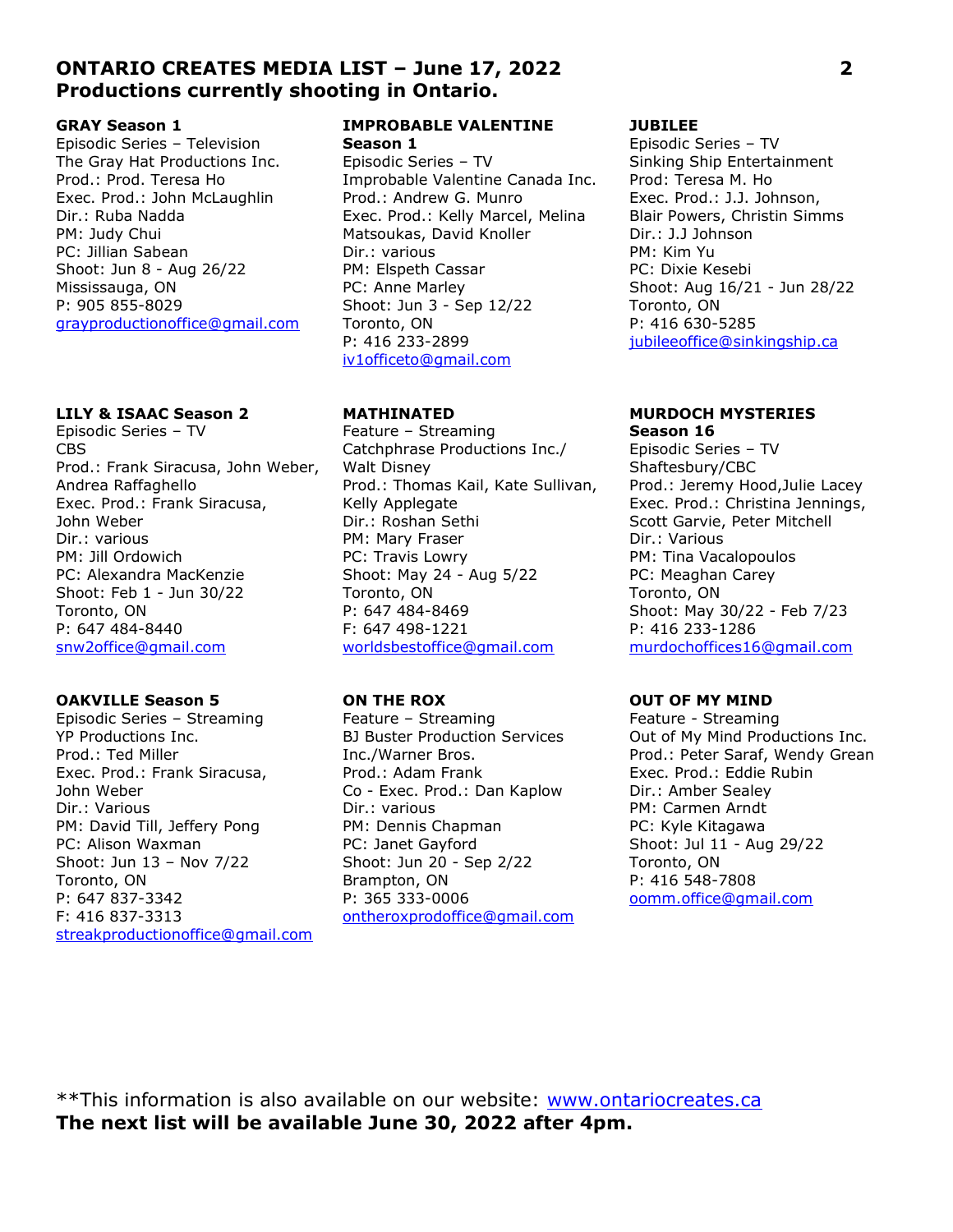# ONTARIO CREATES MEDIA LIST – June 17, 2022 3 Productions currently shooting in Ontario.

## PRETTY HARD CASES Season 3

Episodic Series – TV CBC Prod.: Wanda Chaffey Exec. Prod.: Amy Cameron, Tassie Cameron, Sherry White, Alex Patrick Dir.: Various PM: Catherine Lang PC: Matt Wakefield Shoot: May 2 - Aug 31/22 Toronto, ON P: 647 484-8471 prettyhardcases@gmail.com

### ROBYN HOOD

Episodic Series – Television Boat Rocker Prod.: Stephen Traynor Exec. Prod.: Julien Christian Lutz, Chris Roberts Dir.: Julien Christian Lutz PM: Karen Doble PC: Naya Guzman D.O.P.: Jordan Oram Shoot: Jun 20 - Sep 2/22

## SONGBIRD! Season 2

Episodic Series – Television & Streaming NBC Universal Prod.: Mitch Engel Exec. Prod.: Don Mancini, David Kirschner, Nick Antosca, Alex Hedlund, Jeff Renfroe, Dir.: Various PM: Marc Dassas PC: Lori Pumputis Shoot: Apr 20 - Aug 29/22 Toronto, ON P: 416 234-1490 gepchuckys2@gmail.com

# RABBIT HOLE Season 1

Episodic Series – TV CBS/Paramount Prod.: Norman Denver Exec. Prod.: Charlie Goglak, Glenn Ficarrra, John Requa Dir.: Various PM: Brandon Tataryn PC: Jackie Alexander Moulson Shoot: May 16 - Sep 16/22 Toronto, ON P: 647 837-3309 rabbithole.production@crew-tv.com

## RUBY ROAD Season 5

Episodic Series – Streaming MGM/Take 5 Exec. Prod.:Bruce Miller, Warren Littlefield, John Weber, Kim Todd, Sheila Hockin, Frank Siracusa Prod.: Michael Stoyanov Dir.: various PM: David Forsyth PC: Penelope Kennedy Shoot: Feb 7 - Jul 6/22 Toronto, ON P: 416 231-5468 F: 416 231-7681 season5prodoffice@gmail.com

## SWINDLER SEDUCTION

Movies For Television Prod.: Caitlin Delaney, Shane Boucher Exec. Prod.: Jesse Prupas, Piers Vellacott, Sara Murray Dir.: Jonathan Wright PM: n/a PC: Rachel Dunlop Shoot: Jun 27 - Jul 19/22 Ottawa, ON P: 613 852-6909

### RECORD BREAKING CHRISTMAS

Movies for Television Fireside Films Inc. Prod.: Andrew Dubuc Dir.: Maxwell McGuire PM: Jackie Massar Shoot: Jun 6 - Jun 24/22 Ottawa, ON P: 613 879-6467

### SHELVED Season 1

Episodic Series – Television Shelved Productions Inc. Prod.: Colin Brunton Exec. Prod.: Anton Leo, Dan Bennett Dir.: various PM: David Feeney PC: Shannon Parks Shoot: Jun 21 – Aug. 5/22 Toronto, ON shelvedtv@gmail.com

### THE HORROR OF DOLORES ROACH Season 1

Episodic Series – Streaming Blue Ice/Blumhouse/Amazon Prod.: Tina Grewal Exec. Prod.: Aaron Mark, Dara Resnik, Gloria Calderón Kellett, Justin McGoldrick Dir.: Various PM: Jeff Hanes PC: Jonathan Focil Shoot: Jun 21 - Aug 26/22 Toronto/Hamilton/GTA P: 647 925-1409 doloresroachproductionoffice@gmail.com

\*\*This information is also available on our website: www.ontariocreates.ca The next list will be available June 30, 2022 after 4pm.